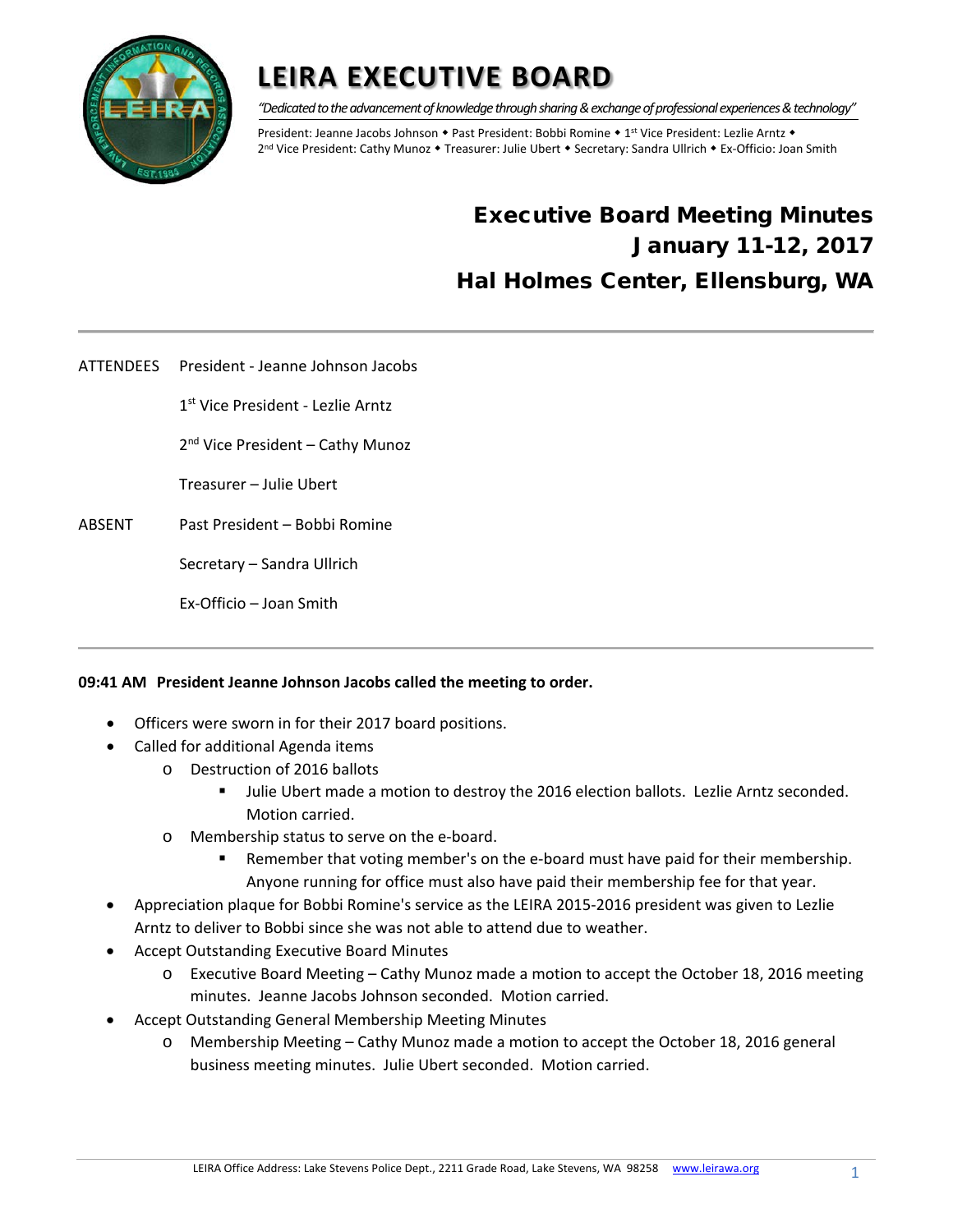

*"Dedicated to the advancement of knowledge through sharing & exchange of professional experiences & technology"*

President: Jeanne Jacobs Johnson • Past President: Bobbi Romine • 1st Vice President: Lezlie Arntz • 2<sup>nd</sup> Vice President: Cathy Munoz • Treasurer: Julie Ubert • Secretary: Sandra Ullrich • Ex-Officio: Joan Smith

- Treasurer's Audit Report
	- o Cathy Munoz and Jeanne Jacobs Johnson conducted the fiscal year 2016 audit of the financial records and found no irregularities. Jeanne made a motion to accept the 2016 fiscal audit report. Lezlie seconded. Motion carried.
- Treasurer's report
	- o The reconciliation report will be attached below. There is \$30,251 in savings.
	- o Revenue in 2016 was higher than expected.
	- o Unapplied cash payment revenue is how QuickBooks labels the interest earned.
	- o Net profit for 2016 was \$10,896.66.
	- o Discussion was had about moving more money into savings for a better interest rate. Julie will start by moving \$10,000 over and will monitor checking to make sure it stays sufficient.
	- o Lezlie made a motion to accept the 2016 Treasurer's report. Julie seconded. Motion carried.
- Need for an accounting firm
	- o Julie feels that since we aren't having a conference there is no need. She also said removing PayPal from regional training payments made life easier.
	- o Julie doesn't think that it is necessary on her end at this time and it would not be a wise expense. She feels we should keep it in mind for the future if things change.
- Membership issues
	- o Lezlie will send out an invoice to all current and past members to pay their 2017 dues.
	- o Lezlie will acknowledge registrations and memberships that come in.
	- o PayPal use was discussed. Those involved with it find it difficult to use, cumbersome, labor intensive, and confused several members. It also was expensive to use. Julie made a motion that we no longer use PayPal. Lezlie seconded. Motion carried.
	- o Action item Lezlie to get the renewals out by January 17.
	- o Action item Jeanne will create a President's welcome to new member's letter.
	- o Action item Julie will work on getting new pins for members and the executive board with the new logo.
	- o Action Item Lezlie will pick up the lanyards from Bobbi for future conferences.
	- o Action Item Lezlie will create a new letterhead template.
- Vacant Directors positions
	- o Currently there are no directors on the board. Jeanne would like to find at least one director and have them be a liaison to various committees. The board will work on recruitment to fill the positions.
- Training Committee Membership Tasks
	- o Chris Leyda, Snohomish County, would like to be involved in the training committee. The board discussed appointing her as a training committee chair and what we would like to see the training committee work on. The focus will be for developing the 2018 plan and establishing curriculums, venues, and contacts.

#### **11:07 AM President Jeanne Johnson Jacobs called a break.**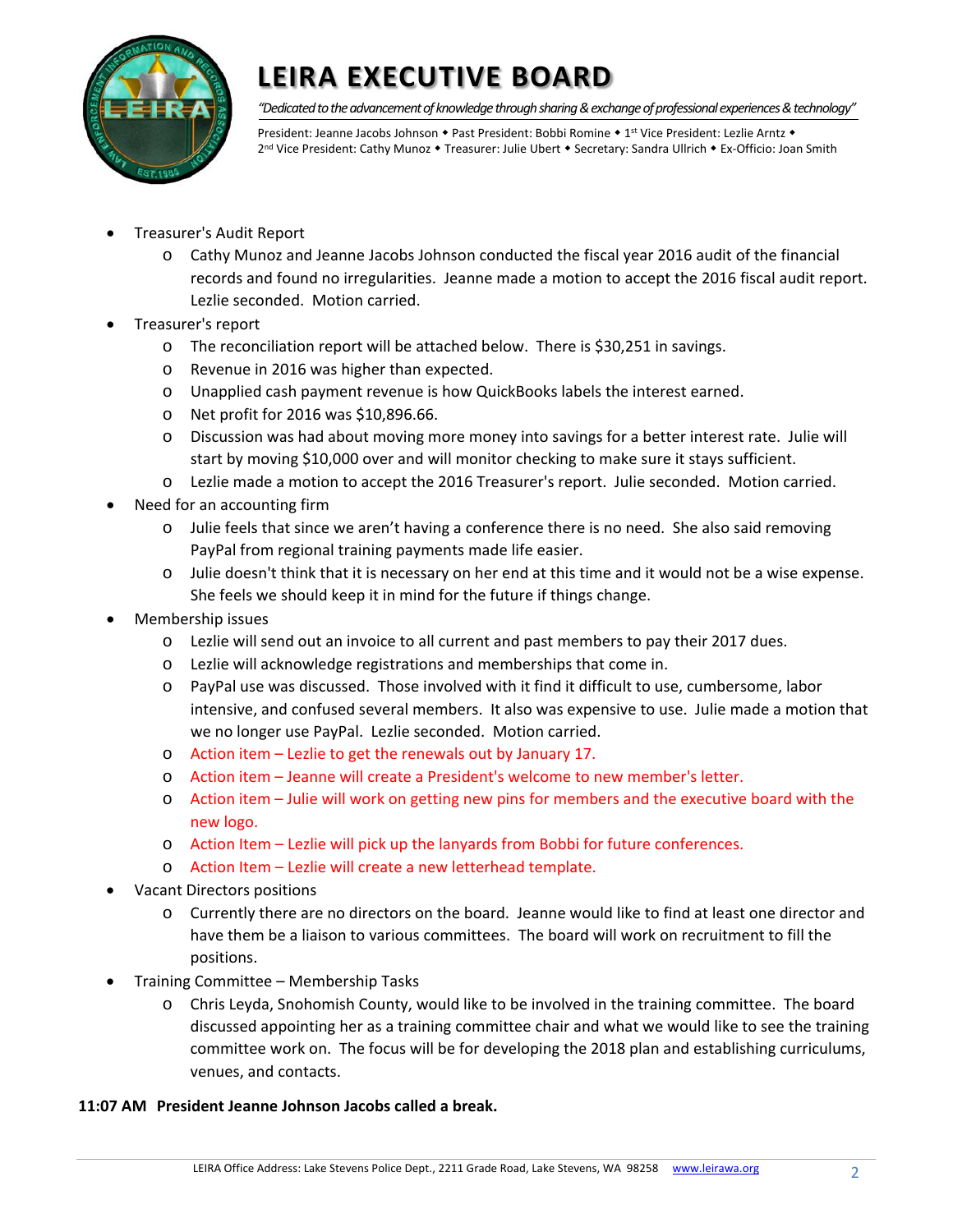

*"Dedicated to the advancement of knowledge through sharing & exchange of professional experiences & technology"*

President: Jeanne Jacobs Johnson • Past President: Bobbi Romine • 1st Vice President: Lezlie Arntz • 2<sup>nd</sup> Vice President: Cathy Munoz • Treasurer: Julie Ubert • Secretary: Sandra Ullrich • Ex-Officio: Joan Smith

#### **12:36 PM President Jeanne Johnson Jacobs called the meeting back to order.**

- Regional Training
	- o Successful and earned \$17,589
	- o April Mike Conley presented Advanced Public Records
	- o August, October, and December trainings had Jeanne Johnson Jacobs and Julie Ubert presenting Public Records 101 and Sara Di Vittorio presenting Advanced Public Records.
	- o Sara volunteered 24 hours in 2016. The board is recognizing Sara's help with a gift certificate.
	- o WCIA sponsored all of the trainings and paid for Mike's speaker fee.
	- o We would like to explore the option of providing the members professional training. Julie attended the PRI conference and recommended that we try working with them for a training course. Jeanne also met with the representative from PRI at CLEARS training and concurs that it is worth trying. Cathy recommends we also try partnering with PSTC for leadership and supervisory type classes.
	- o Spokane County is requesting the Public Records 101 and Advanced Public Records classes in the spring. Also possibly records retention information.
	- o Longview, King County, and Sumner have been interested in hosting regional trainings.
		- Action Item Using the Matrix below as a starting point, Jeanne will reach out to these and other areas like Skagit County to see if they are interested in hosting a class.
	- o Lezlie will organize training in Kennewick.
	- o Tentative training matrix 2017:

| Location  | Date                                       | Topic                                                    | <b>Notes</b>                                    |
|-----------|--------------------------------------------|----------------------------------------------------------|-------------------------------------------------|
| Spokane   | May 22-23                                  | Public Records 101 and Advanced<br><b>Public Records</b> | EB meeting in conjunction<br>with WASPC         |
| Kennewick | Sometime in<br>the first 2<br>weeks of Oct | PRI – Building a Model Police<br>Records Unit            | <b>EB and General Meeting</b>                   |
| Sumner    | $2nd$ week of<br>July                      | Public Records 101 and Advanced<br><b>Public Records</b> |                                                 |
| Longview  | Early<br>September                         | TBD                                                      | Still interested in hosting?                    |
| Skagit Co | August                                     | TBD                                                      | Interested in hosting?                          |
| King Co   | June                                       | TBD - unknown what they want<br>presented                | Possible Leadership or<br>Supervision with PSTC |

- 2018 Conference Discussion
	- o Goal is to have one in a possibly scaled back version. Hoping the training committee will take off and work on this. We would like to announce the conference location/date by the general membership meeting in 2017.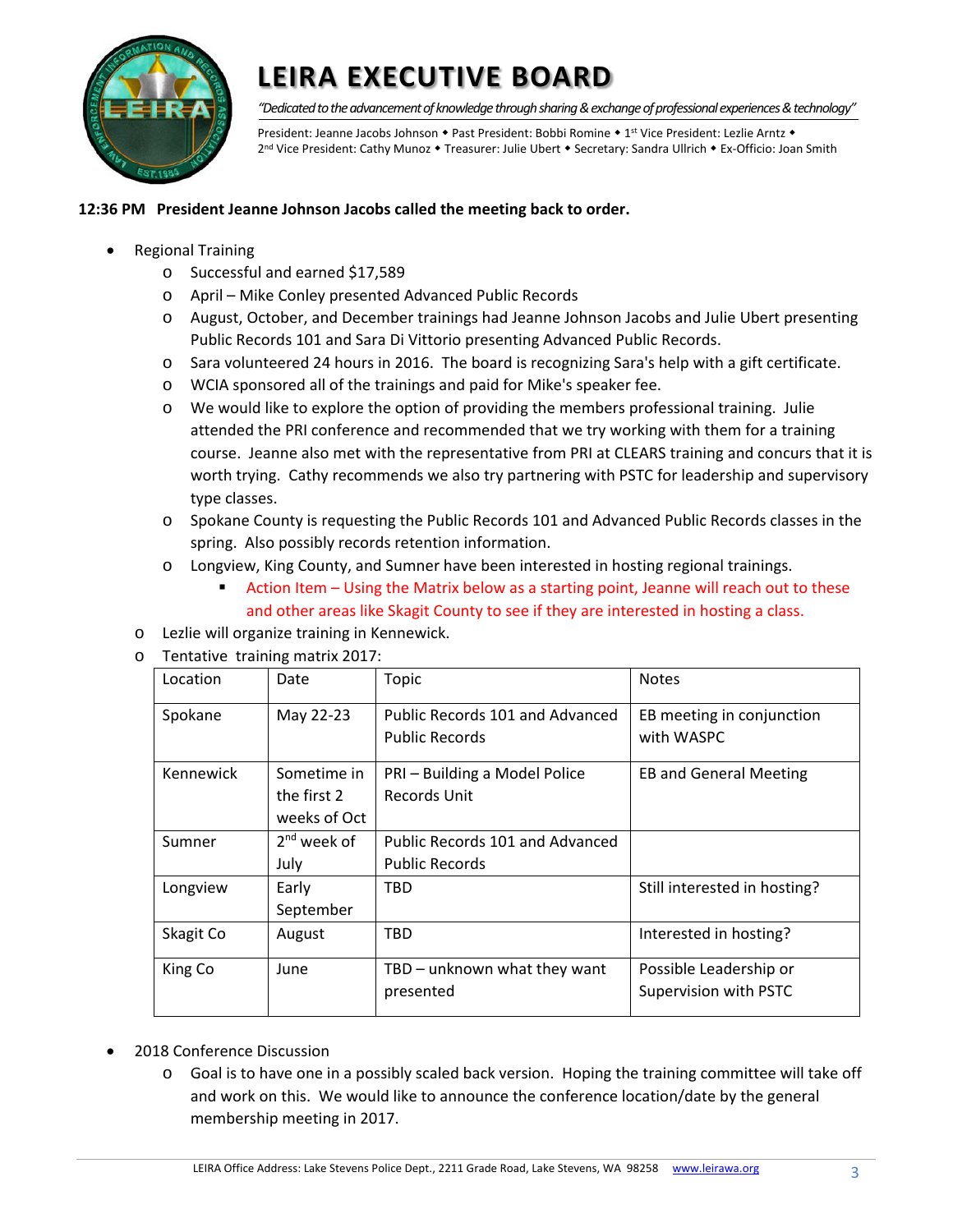

*"Dedicated to the advancement of knowledge through sharing & exchange of professional experiences & technology"*

President: Jeanne Jacobs Johnson • Past President: Bobbi Romine • 1<sup>st</sup> Vice President: Lezlie Arntz • 2<sup>nd</sup> Vice President: Cathy Munoz • Treasurer: Julie Ubert • Secretary: Sandra Ullrich • Ex-Officio: Joan Smith

- Role of Proxy Representative
	- o Discussion was had about the use of a proxy to represent members of the e-board positions during absences. There was no language found in the bylaws supporting or preventing the sending of a proxy, the proxy being reimbursed for expenses, or the proxy participating in policy making. It was felt that the use of a proxy for a board member could create problems such as a non-member being present at a board meeting, LEIRA should not incur unnecessary expenses, lack of history, non-elected people representing membership, etc.
	- o Lezlie proposes SR 34, Julie Seconded, motion passed.
		- SR 34 For official executive board business, proxy representatives for absent executive board members shall not be authorized.
- President's Absence
	- $\circ$  Jeanne will be taking medical leave from approximately February through March. 1st VP Lezlie Arntz will be serving as president per the bylaws. She will be supported by 2<sup>nd</sup> VP Cathy Munoz as needed.
- E-mail for the Executive Board
	- o Discussion was had and after research on withholding e-mail addresses the consensus was there was no reason to continue with the LEIRA email addresses. Departments are authorizing board members to participate and therefore the use of their email.
	- o Action item: Cathy will shut down the Gmail addresses and update the website to the board member's work addresses.
- Website
	- o The webmaster and authorized trained designee will be the only people allowed to make changes to the website. They will coordinate with the current president as needed to make sure they are conveying the appropriate message to the membership.
		- o Action item: Jeanne will get Cathy the updated president's message so that Cathy can make updates to the website.
- CLEARS Report
	- o Jeanne shared that the conference was good. She met and worked with their E-board as well as Ed from PRI. CLEARS is having the same problem with getting fresh people on the board, lack of training budgets, apathy, etc. Attendees were interested in shorter training sessions and rotating tracks. The conference is cut back as far as food and beverage services, etc. to save on costs and work for the board.
	- o Jeanne showed examples of the legislative work that CLEARS did. It was extensive and they have a full time paid consultant and lobbyist to represent their interests in the CA legislature. She recommends that LEIRA work hard to reengage in legislative matters.
	- o Cathy volunteered to get more involved in the legislative aspect of things.

**16:00 PM Lezlie Arntz made a motion to adjourn the meeting. Julie seconded. Motion carried. President Jeanne Johnson Jacobs adjourned the meeting until tomorrow morning.**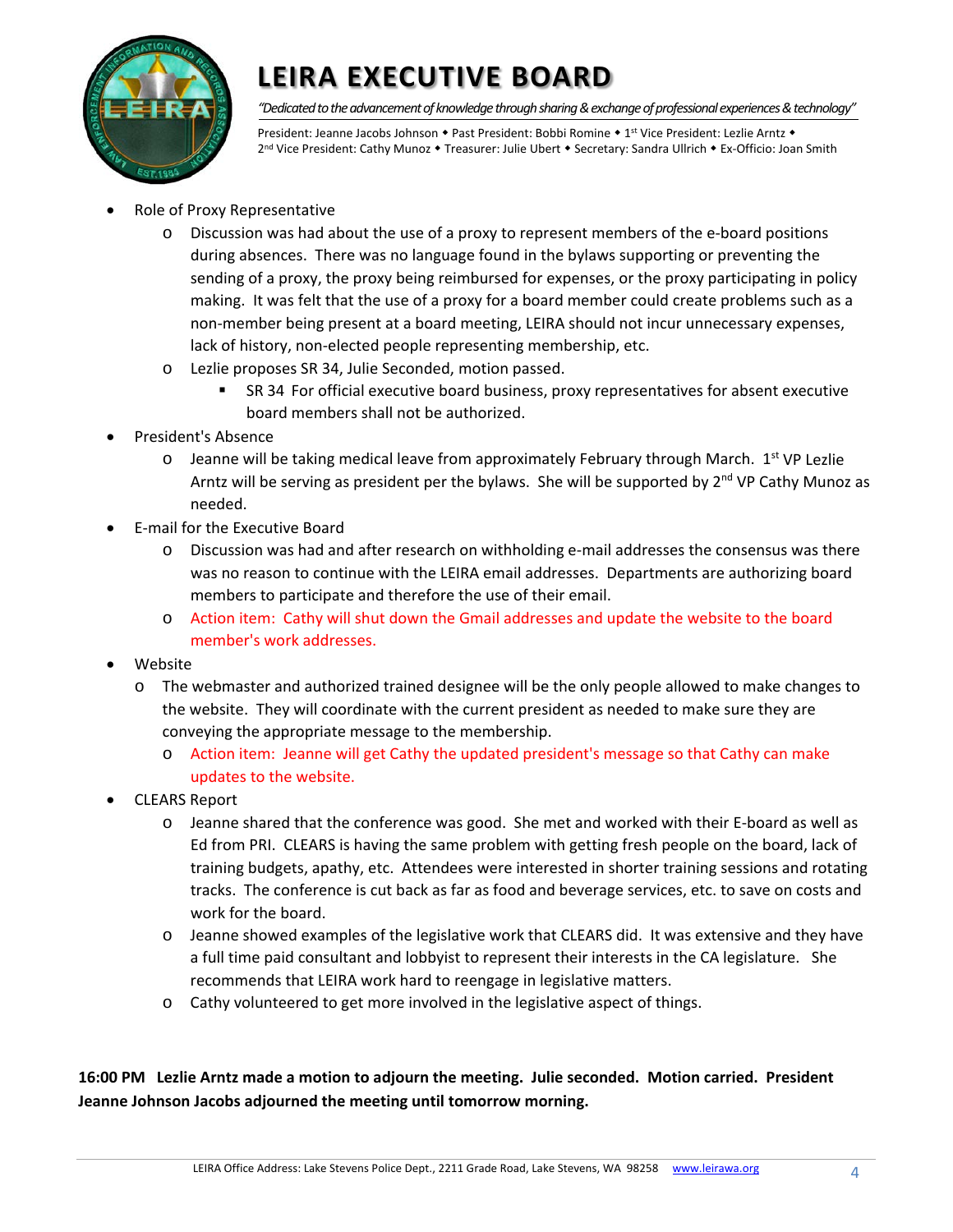

*"Dedicated to the advancement of knowledge through sharing & exchange of professional experiences & technology"*

President: Jeanne Jacobs Johnson • Past President: Bobbi Romine • 1st Vice President: Lezlie Arntz • 2<sup>nd</sup> Vice President: Cathy Munoz • Treasurer: Julie Ubert • Secretary: Sandra Ullrich • Ex-Officio: Joan Smith

#### **1-12-2017 09:15 AM President Jeanne Johnson Jacobs called the meeting to order.**

- Survey Monkey
	- It was discussed that a survey could be put out asking members what they would be interested in. The board decided that at this time a survey would not be beneficial and it will be discussed again next quarter with the idea that a survey for the training committee might be helpful. Cathy will assist in the technical side of things if needed.
- WAPRO Partnerships
	- WAPRO has no intention or desire to absorb LEIRA. They do recognize that they have a deficit and need for LE training in their conferences. Jeanne is working with their new president about partnering.
	- In order for LEIRA classers to qualify for WAPRO Certification credits an agenda with time lines for topics in order to qualify.
	- Action Item: Jeanne will follow up on certification needs and partnering with the WAPRO president.
- Wanda Wareham Memorial Scholarship
	- Discussion was had that the way the scholarship is awarded is outdated for the model that LEIRA operates now.
		- **EXECT 10** Cathy made the motion to modify SR 30. Julie seconded. Motion carried.
		- SR 30: The LEIRA training scholarship is named the "Wanda Wareham Memorial Scholarship." At the discretion of the board, a current LEIRA member may be awarded a scholarship to include registration and lodging costs for a conference. At the discretion of the board, a current LEIRA member may be awarded a scholarship to include registration costs for a regional training. Individual members may receive a maximum of 1 scholarship per calendar year.
		- **Action Item: Cathy will work with Lezlie to create a Scholarship and Lifetime Achievement** Award form and update it on the website that will go to the membership committee.
- Archives
	- o Questions came up about the storage of LEIRA records as we are having trouble locating the sign in sheet WCIA requested for the last Kennewick training. It was determined that we need to pay attention to what is going on with our records, retrieval, etc. It is unknown if we need to have a work day to take care of scanning, etc.
	- o Action Item: Jeanne will follow up with Joan Smith to see what the status of the documents being stored at WASPC is. The current board members are not sure what the intention of storing the documents there.
- Budget 2017

Lezlie made a motion to accept the 2017 budget, Cathy seconded. Motion passed.

o Accepted budget attached below.

**11:15 AM Lezlie Arntz made a motion to adjourn the meeting. Julie seconded. Motion carried. President Jeanne Johnson Jacobs adjourned the meeting.**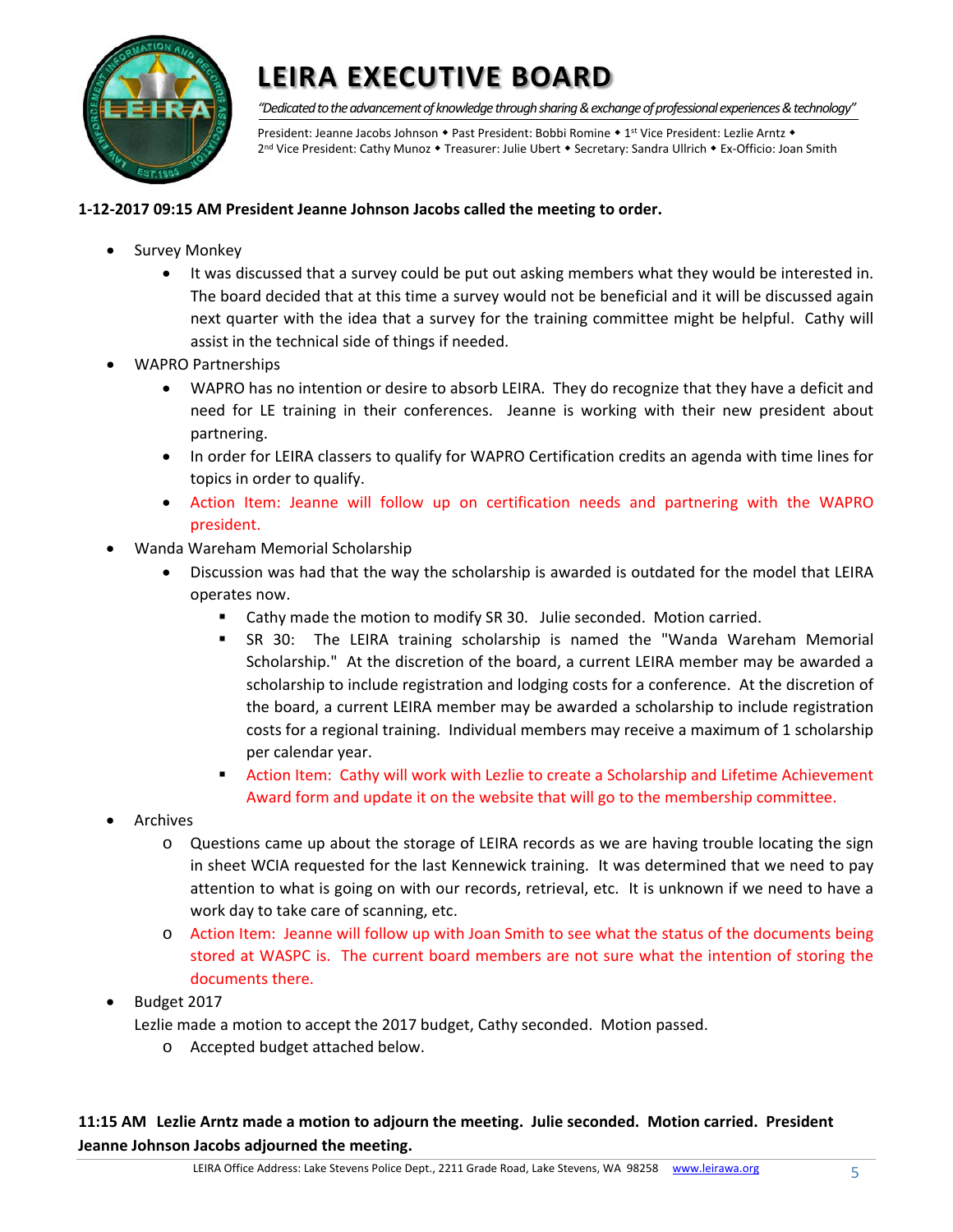

*"Dedicated to the advancement of knowledge through sharing & exchange of professional experiences & technology"*

President: Jeanne Jacobs Johnson • Past President: Bobbi Romine • 1st Vice President: Lezlie Arntz • 2<sup>nd</sup> Vice President: Cathy Munoz • Treasurer: Julie Ubert • Secretary: Sandra Ullrich • Ex-Officio: Joan Smith



### **LEIRA**

BUDGET VS. ACTUALS: FY2016 - FY16 P&L

#### January - December 2016

|                                       | <b>TOTAL</b>  |               |  |
|---------------------------------------|---------------|---------------|--|
|                                       | <b>ACTUAL</b> | <b>BUDGET</b> |  |
| <b>REVENUE</b>                        |               |               |  |
| <b>Membership</b>                     | 10,121.00     | 10,000.00     |  |
| <b>Regional Training</b>              |               |               |  |
| Reg Trng-Apr                          | 2,492.20      | 2,000.00      |  |
| <b>Reg Trng-Dec</b>                   | 4,800.00      | 4,000.00      |  |
| <b>Reg Trng-Oct</b>                   | 6,681.30      | 5,000.00      |  |
| <b>Reg Trng-Sept</b>                  | 3,616.10      | 3,000.00      |  |
| <b>Total Regional Training</b>        | 17,589.60     | 14,000.00     |  |
| <b>Sales</b>                          | 3.65          |               |  |
| <b>Unapplied Cash Payment Revenue</b> | 14.74         |               |  |
| <b>Total Revenue</b>                  | \$27,728.99   | \$24,000.00   |  |
| <b>EXPENDITURES</b>                   |               |               |  |
| <b>Archivist</b>                      |               | 0.00          |  |
| <b>Awards and Plaques</b>             |               | 200.00        |  |
| <b>Conference Future</b>              |               | 0.00          |  |
| <b>Conference-Fall Expense</b>        |               | 0.00          |  |
| Conference-Paypal                     |               | 0.00          |  |
| Scholarship                           |               | 0.00          |  |
| <b>Total Conference-Fall Expense</b>  |               | 0.00          |  |
| <b>Executive Board</b>                | 8,826.51      | 10,000.00     |  |
| <b>Membership Committee</b>           |               |               |  |
| Paypal-Membership                     | 45.30         | 50.00         |  |
| <b>Total Membership Committee</b>     | 45.30         | 50.00         |  |
| <b>Membership Promotions</b>          |               | 200.00        |  |
| <b>Miscellaneous Expenses</b>         | 211.48        | 200.00        |  |
| <b>Benevolent</b>                     | 169.55        | 200.00        |  |
| <b>Total Miscellaneous Expenses</b>   | 381.03        | 400.00        |  |
| <b>Office Supplies</b>                | 79.62         | 100.00        |  |
| <b>Presidents Expense</b>             | 400.00        | 800.00        |  |
| <b>Professional Services fees</b>     | 1,294.22      | 1,500.00      |  |
| <b>Regional Trainings</b>             |               |               |  |
| <b>Regional Trainging-Apr</b>         |               | 50.00         |  |
| Paypal-Apr                            | 39.65         | 50.00         |  |
| <b>Total Regional Trainging-Apr</b>   | 39.65         | 100.00        |  |
| <b>Regional Training-Dec</b>          | 202.08        | 500.00        |  |
| <b>Paypal-Dec</b>                     |               | 50.00         |  |
| <b>Total Regional Training-Dec</b>    | 202.08        | 550.00        |  |
| <b>Regional Training-Oct</b>          | 255.06        | 500.00        |  |
| Paypal-Oct                            | 103.53        | 50.00         |  |

Cash Basis Wednesday, January 11, 2017 09:35 AM GMT-8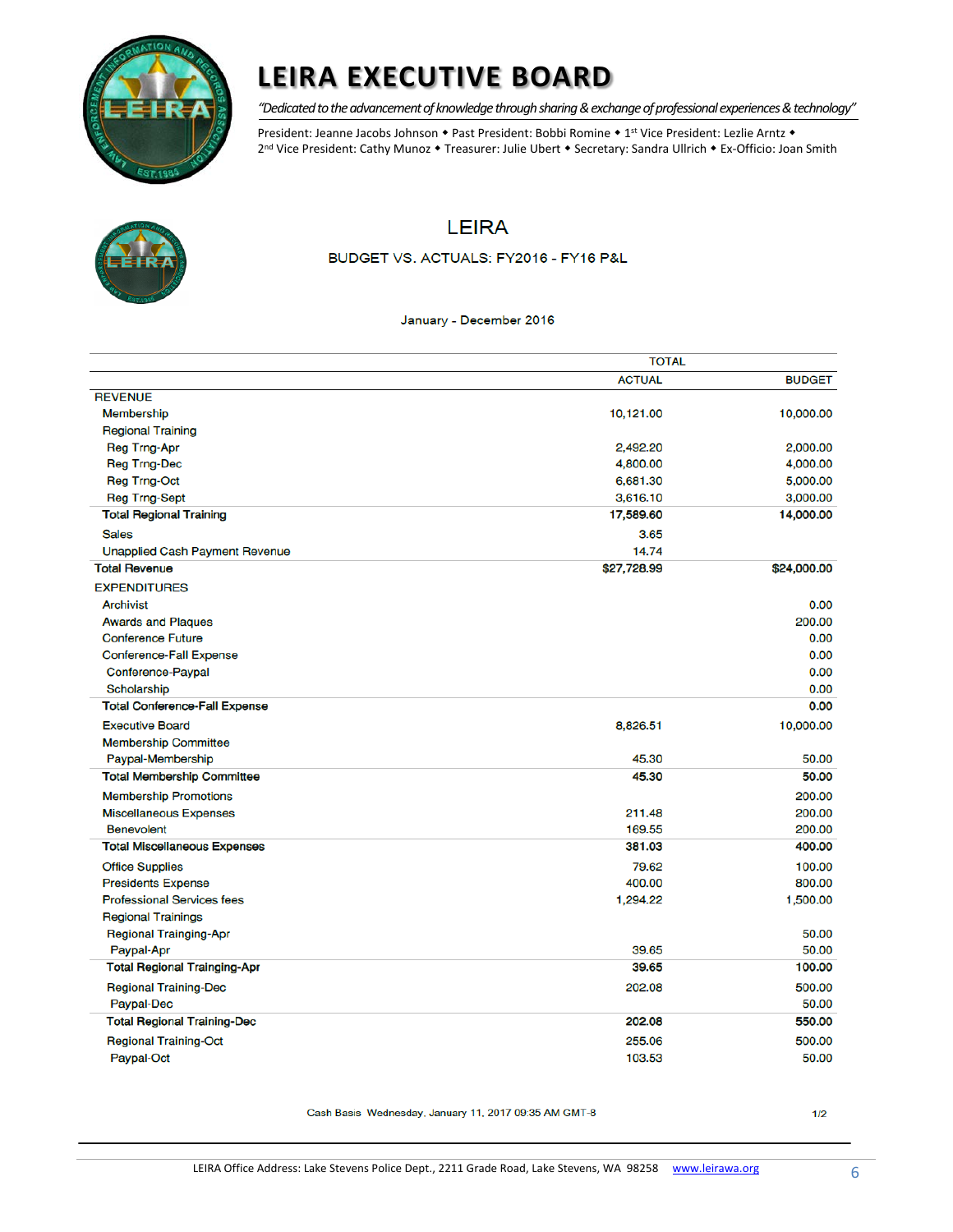

*"Dedicated to the advancement of knowledge through sharing & exchange of professional experiences & technology"*

President: Jeanne Jacobs Johnson • Past President: Bobbi Romine • 1st Vice President: Lezlie Arntz • 2<sup>nd</sup> Vice President: Cathy Munoz • Treasurer: Julie Ubert • Secretary: Sandra Ullrich • Ex-Officio: Joan Smith

|                                     | <b>TOTAL</b>  |               |  |
|-------------------------------------|---------------|---------------|--|
|                                     | <b>ACTUAL</b> | <b>BUDGET</b> |  |
| <b>Total Regional Training-Oct</b>  | 358.59        | 550.00        |  |
| <b>Regional Training-Sept</b>       | 1,017.73      | 1,100.00      |  |
| <b>Paypal-Sept</b>                  | 31.04         | 50.00         |  |
| <b>Total Regional Training-Sept</b> | 1,048.77      | 1,150.00      |  |
| <b>Total Regional Trainings</b>     | 1,649.09      | 2,350.00      |  |
| <b>Training Committee</b>           | 4,156.56      | 5,000.00      |  |
| <b>Total Expenditures</b>           | \$16,832.33   | \$20,600.00   |  |
| <b>NET REVENUE</b>                  | \$10,896.66   | \$3,400.00    |  |

| 1/11/2017                                                                                                                                                                              | <b>Reconcile Session Report</b>                                                                         |                                                       |
|----------------------------------------------------------------------------------------------------------------------------------------------------------------------------------------|---------------------------------------------------------------------------------------------------------|-------------------------------------------------------|
| <b>LEIRA</b><br><b>Reconciliation Report</b><br>Savings, Period Ending 12/30/2016<br>Reconciled by: Julie Ubert                                                                        | Reconciled on: 01/09/2017 (any changes to transactions after this date aren't reflected on this report) |                                                       |
| <b>Summary</b>                                                                                                                                                                         |                                                                                                         |                                                       |
| <b>Statement Beginning Balance</b><br><b>Checks and Payments cleared</b><br>Deposits and Other Credits cleared<br><b>Statement Ending Balance</b><br>Register Balance as of 12/30/2016 |                                                                                                         | 30,249.86<br>0.00<br>$+123$<br>30,251.09<br>30,251.09 |
| <b>Details</b>                                                                                                                                                                         |                                                                                                         |                                                       |
| Deposits and Other Credits cleared                                                                                                                                                     |                                                                                                         |                                                       |
| Date<br>Num<br><b>Type</b><br>12/30/2016 Deposit                                                                                                                                       | Name<br>Interest Farned                                                                                 | <b>Amount</b><br>1.23                                 |
| Total                                                                                                                                                                                  |                                                                                                         | 1.23                                                  |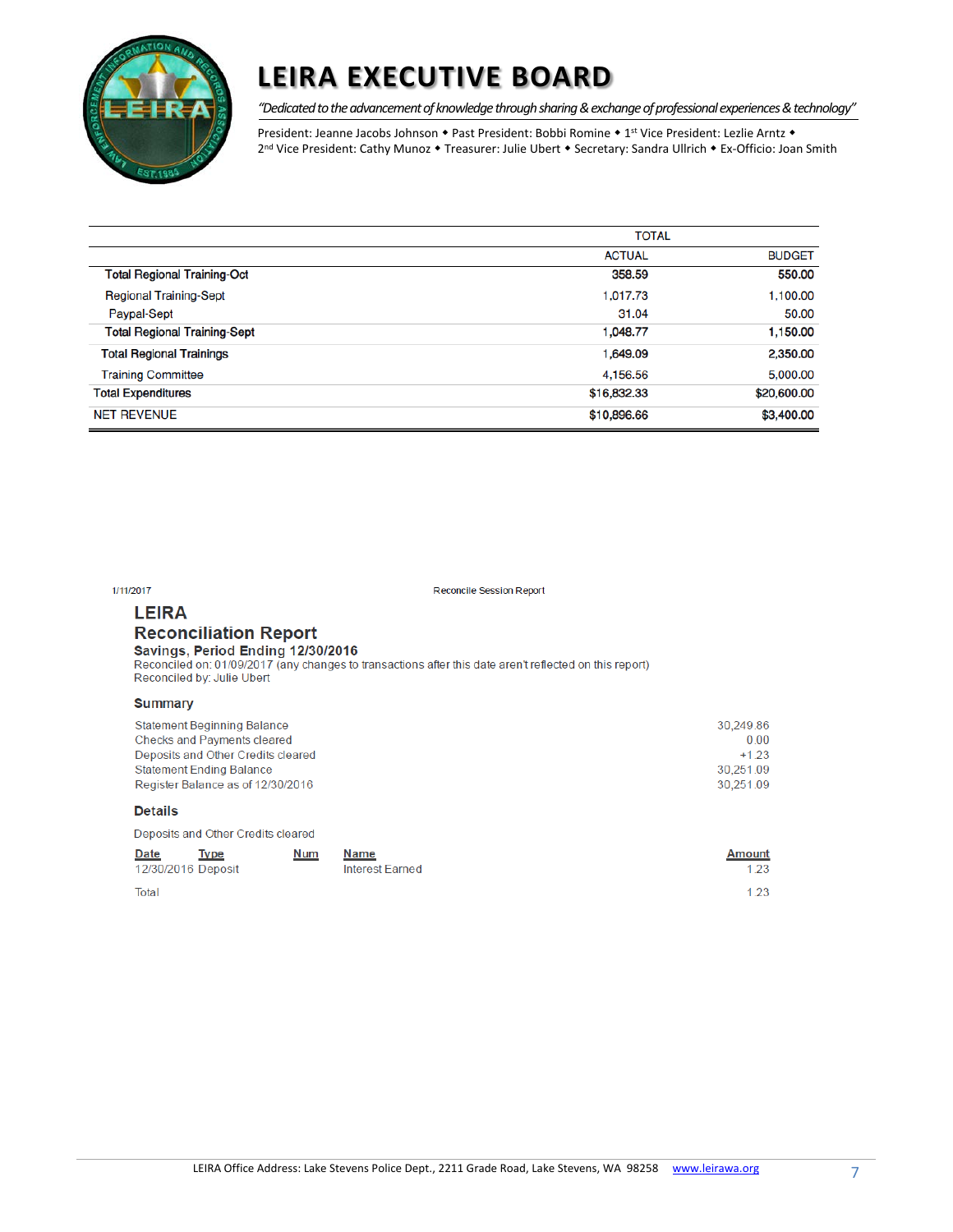

*"Dedicated to the advancement of knowledge through sharing & exchange of professional experiences & technology"*

President: Jeanne Jacobs Johnson • Past President: Bobbi Romine • 1st Vice President: Lezlie Arntz • 2<sup>nd</sup> Vice President: Cathy Munoz • Treasurer: Julie Ubert • Secretary: Sandra Ullrich • Ex-Officio: Joan Smith

### 2017 Accepted Budget

| <b>Line Item</b>                                                                                                                                             | <b>Defined</b>                                                                                                                                                                                                                                   | 2015<br><b>Actual</b> | 2016 Actual<br><b>Expenses</b> | 2017<br><b>Estimated</b> |
|--------------------------------------------------------------------------------------------------------------------------------------------------------------|--------------------------------------------------------------------------------------------------------------------------------------------------------------------------------------------------------------------------------------------------|-----------------------|--------------------------------|--------------------------|
|                                                                                                                                                              |                                                                                                                                                                                                                                                  | <b>Expenses</b>       |                                |                          |
| Maintenance of LEIRA scrapbooks,<br>maintenance of records of organization,<br><b>Archivist</b><br>purchase of file to document the<br>organizations events. |                                                                                                                                                                                                                                                  | \$<br>296.14          | \$                             | \$                       |
| Purchase of plaques and other items<br>Awards &<br>associated with awards of appreciation<br><b>Plaques</b><br>for work in the organization.                 |                                                                                                                                                                                                                                                  | \$                    | \$                             | \$<br>400.00             |
| <b>By-Laws</b>                                                                                                                                               | Costs associated with maintaining the<br>By-Laws and publishing for<br>membership use.                                                                                                                                                           | \$                    | \$                             | \$                       |
| Capital<br>Outlay                                                                                                                                            | Equipment purchases                                                                                                                                                                                                                              | \$                    | \$                             | S<br>2,000.00            |
| <b>Conference</b><br><b>Committee</b>                                                                                                                        | Costs associated with the functions of<br>the conference committee. Expenses of<br>conference chair to host and attend<br>meetings with host conference groups.<br>Expenses associated with locating and<br>approving proposed conference sites. | \$                    | \$                             | \$                       |
| Conference-<br>Fall                                                                                                                                          | Costs incurred to host Fall conference                                                                                                                                                                                                           | \$<br>24,078.55       | \$                             | \$                       |
| <b>Conference-</b><br><b>Future</b>                                                                                                                          | Deposits and other expenses related to<br>the planning of the NEXT years<br>conference.                                                                                                                                                          | \$                    | \$                             | \$<br>5,000.00           |
| E-Board<br><b>Expenses</b>                                                                                                                                   | Costs associated with Executive Board<br>members attendance at Executive Board<br>meetings, travel, meals, lodging, etc.                                                                                                                         | \$<br>5,155.90        | \$<br>8,826.51                 | \$<br>10,000.00          |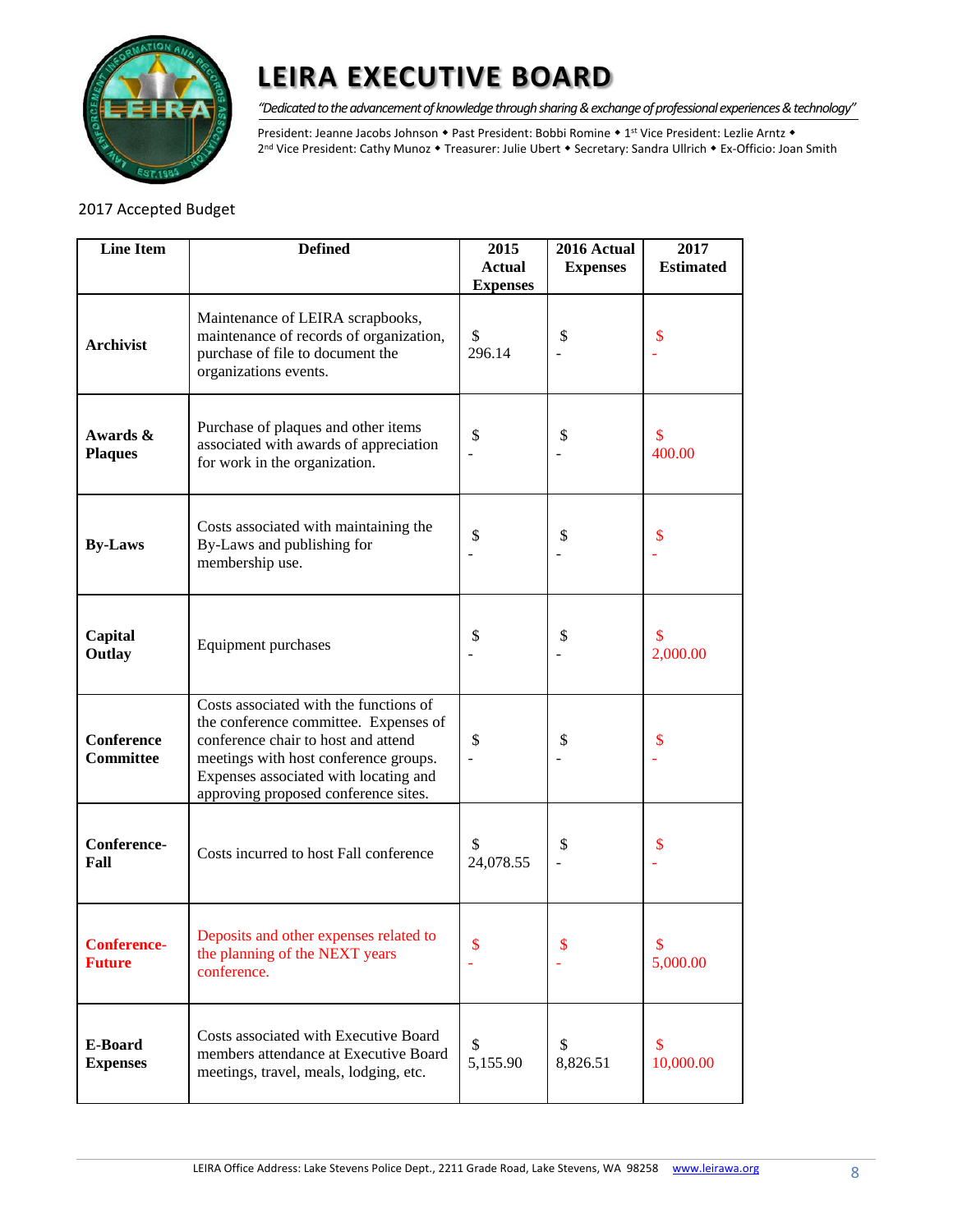

*"Dedicated to the advancement of knowledge through sharing & exchange of professional experiences & technology"*

President: Jeanne Jacobs Johnson • Past President: Bobbi Romine • 1st Vice President: Lezlie Arntz • 2<sup>nd</sup> Vice President: Cathy Munoz • Treasurer: Julie Ubert • Secretary: Sandra Ullrich • Ex-Officio: Joan Smith

| Legislative<br><b>Committee</b>                                                                                                                                                         | Costs associated with the function of the<br>legislative committee. Costs associated<br>with attendance at legislative sessions<br>when appropriate                              | \$             | \$             | $\mathbf{\$}$<br>2,500.00 |
|-----------------------------------------------------------------------------------------------------------------------------------------------------------------------------------------|----------------------------------------------------------------------------------------------------------------------------------------------------------------------------------|----------------|----------------|---------------------------|
| Costs associated with the function of the<br>membership committee. Costs of<br>Membership<br>publishing annual membership<br>directory.                                                 |                                                                                                                                                                                  | \$<br>44.60    | \$<br>45.30    | \$                        |
| Promotions done at conferences such as<br>the first timer drawing, executive board<br>Membership<br><b>Promotions</b><br>drawings and related activities for<br>membership involvement. |                                                                                                                                                                                  | \$<br>1,069.61 | \$             | \$<br>1,000.00            |
| <b>Miscellaneous</b>                                                                                                                                                                    | Other expenses not covered in a<br>designated line item.                                                                                                                         |                | \$<br>381.03   | S<br>500.00               |
| <b>Office</b><br><b>Supplies</b>                                                                                                                                                        | Letterhead, banking supplies, etc.                                                                                                                                               | \$             | \$<br>79.62    | $\mathsf{\$}$<br>100.00   |
| Postage                                                                                                                                                                                 | Postage for Executive Board business                                                                                                                                             | \$             | \$             | \$                        |
| President's<br><b>Expense</b>                                                                                                                                                           | Costs associated with conference<br>attendance, WASPC & CLEARS and<br>other meetings where the president's<br>attendance is expected as a<br>representative of the organization. | \$<br>1,181.06 | \$<br>400.00   | S<br>4,000.00             |
| <b>Professional</b><br><b>Svcs</b>                                                                                                                                                      | Web site maintenance, banking, legal,<br>and accounting fees.                                                                                                                    | \$<br>1,902.90 | \$<br>1,294.22 | $\mathbf{\$}$<br>1,500.00 |
| <b>Property and</b><br><b>Evidence</b>                                                                                                                                                  | Cost associated with the functions of the<br>property and evidence committee.                                                                                                    | \$             | \$             | \$                        |